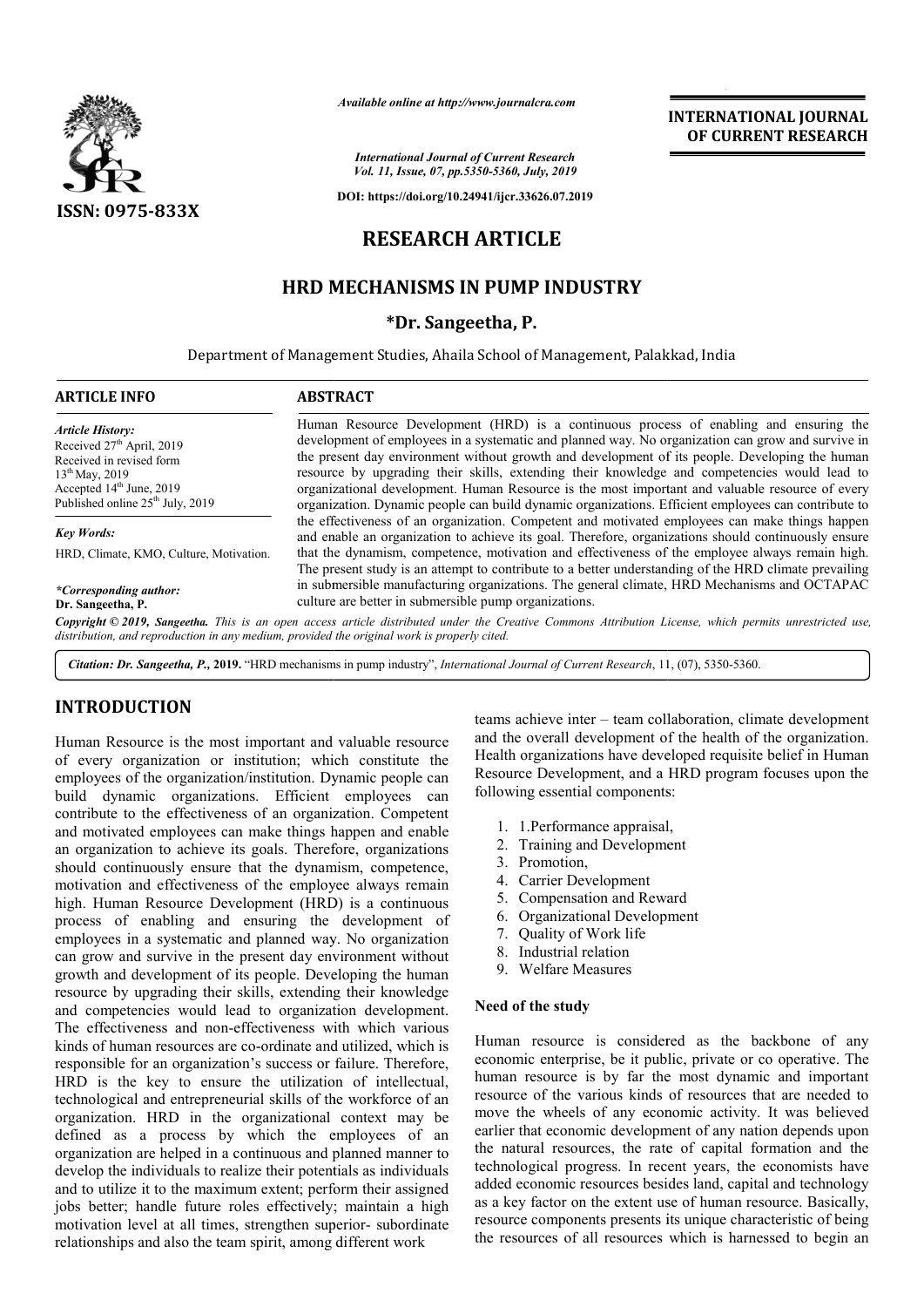economic enterprise. The human resource of an enterprise is the most important wealth producing and most delicate resource and its management is an extremely difficult exercise because of changing attitude, aspirations and motivations. Still human resource development faces various constraints in the organizational context. Hence, the researcher would like to examine the HRD mechanisms operating in manufacturing units of pump industries in Coimbatore city. As the pump industries in Coimbatore city is involved in manufacturing pumps, submersible pumps, and other forms of automotive pumps by involving many employees, the researcher felt it is advisable to proceed the research in HRD mechanisms adopted by the pump industries in Coimbatore city.

## **Statement of the problem**

There are certain important factors such as cut throat competition, quick challenges, communication explosion and conflicts which influence every business today, irrespective of its size and place in the globe. The pump industries are no exemption of this rule. Therefore "survival of the fittest" the old adage is so apt in today's business. In order to survive and grow, every organization must utilize its resources in the most effective and efficient manner. But out of the various resources used, human resources is the only elastic factor. Therefore Human Resource Development and Management is the key to success of any organisation. The HRD climate of an organization plays an important role in ensuring the competency, motivation, and development of its employees. The HRD climate can be created using appropriate HRD systems and leadership styles of top management. The HRD climate is both a means to an end as well as an end to itself. HRD climate is the perceptions the employee can have on the developmental environment of an organization. HRD climate is an integral part of the organizational climate. Hence, the researcher would like to examine the HRD mechanisms operating in manufacturing units of pump industries in Coimbatore city; since the pump industries in Coimbatore city are involved in manufacturing pumps, submersible pumps, and other forms of automotive pumps by involving many employees, the researcher felt it is advisable to proceed with the research in HRD mechanisms adopted by the pump industries in Coimbatore city.

In the light of these aspects the following question arises:

- 1. What is the employees perception towards the management's contribution to employees development in pump manufacturing industry..
- 2. What are the employee attitude regarding the existing HRD Mechanism.
- 3. How much is the employees satisfied towards the HRD mechanism followed in pump manufacturing industry

## **Objectives of the study**

The following are the important objectives of the present study.

- 1. To study the employees perception towards the management's contribution to employees development in submersible pump manufacturing industry.
- 2. To study the employee's attitude regarding the existing HRD Mechanism followed in submersible pump manufacturing industry.
- 3. To analyze the existing HRD mechanism through OCTAPACE Model.
- 4. To measure the satisfaction level of the employees towards the HRD mechanism in the organization.
- 5. To suggest strategies for the implementing of effective HRD Mechanism.

# **MATERIALS AND METHODS**

The methodology for the present study on the title "**An analysis of the hrd mechanisms employed by the submersible pump manufactures with special reference to Coimbatore city"** is discussed under the following headings

**Source of Data:** The study was based on both primary and secondary data. In the present study, both primary and secondary data were collected systematically. For collecting primary data, a sample of 500 employees was selected and first hand information relating to management attitude, HRD mechanism, and level of satisfaction of the selected sample respondents towards HRD mechanism in the study area was collected.

**Selection of the Universe**: Today 60% of India's requirements of domestic and agricultural pump sets are made in Coimbatore. The Southern India Engineering Manufacturers' Association (SIEMA) (established in 1952) has 215 members, most of whom manufacture motors and pumps of various types. Indian pumps are made according to the specifications of the Bureau of Indian Standards (BIS). Coimbatore (with 1.2 million populations), The major places of the submersible pump manufacturing industries are situated in the following places of Coimbatore city and hence proper attention was given to cover all the places and the respondents were classified equally.

**Table 1. Samples selected for the study**

| S.No. | Location       | <b>No. of Respondents</b> |
|-------|----------------|---------------------------|
|       | Avinashi Road  | 100                       |
|       | Kallapatti     | 100                       |
|       | Saibaba colony | 100                       |
|       | Lakshmi puram  | 100                       |
|       | Ganapathy      | 100                       |
|       | Total          | 500                       |

Source: Based on SIEMA samples chosen from registered pump manufacturers

**Sample Design:** Research design is the master plan of any research study focusing on structure, procedure and data analysis of the research. There are three designs to choose from Dependent on the type of present study, they are exploratory, descriptive and casual research designs given the limited amount of information on the employees opinion towards the various HRD mechanisms'Size of the sample refers to the number of items to be selected from the universe to constitute a sample. A sample size of 500 workers were selected for the study.

**Data Collection Instruments:**The data used for the present study is primary in nature. The primary data was collected through the field survey during the period January 2013 to April 2013. Surveys are an efficient means of getting information's from a large sample of consumers by asking questions and recording responses. Several types of methods of data collections were considered, considering the complexity of the survey, time and funding budget the survey method was finally adopted.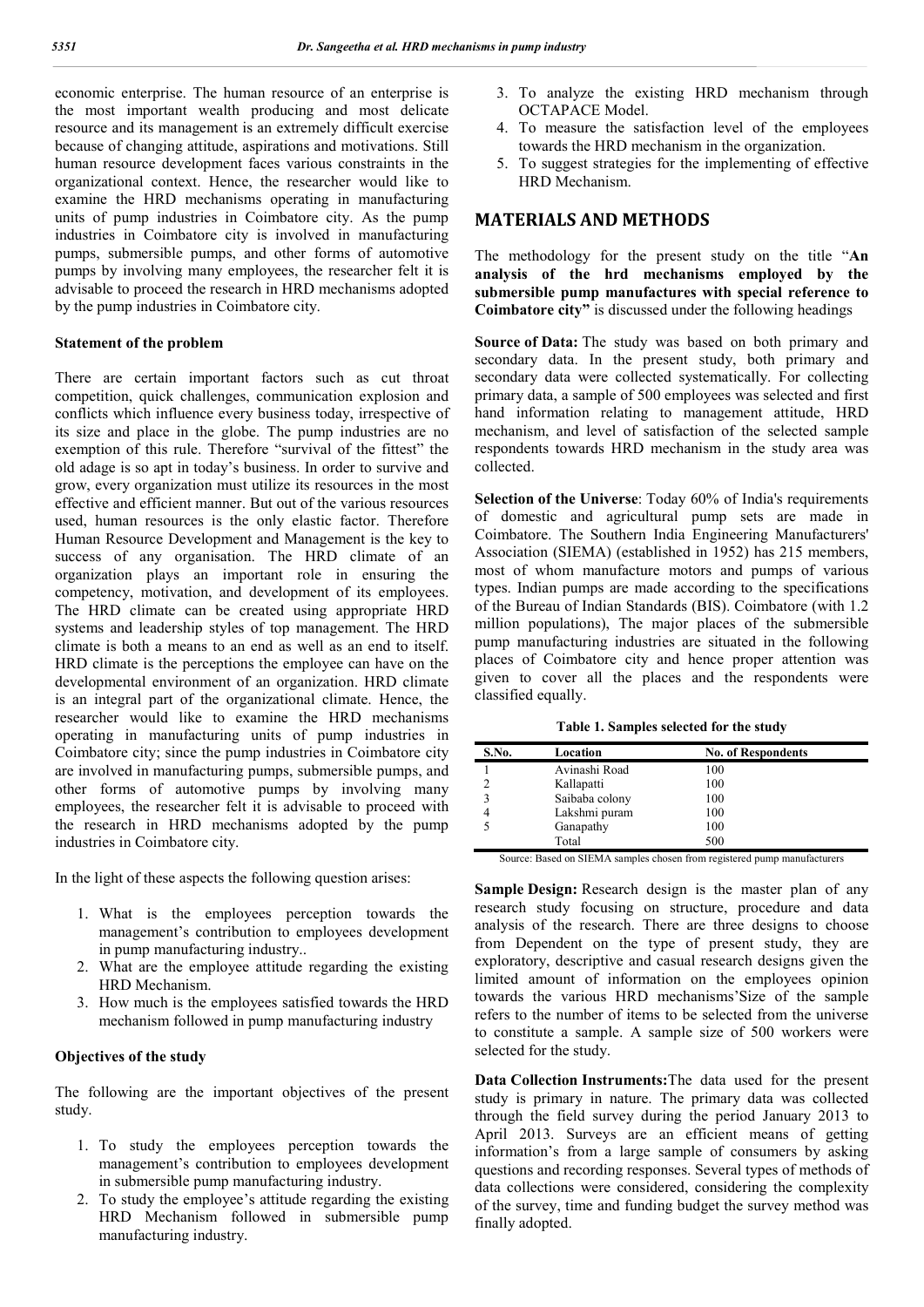**Period of Study**: The study covered the time period of (2010 - 2013) and the information from the respondents were gathered during 2013 January – April 2013

**Tools of Analysis:** In order to analyze the data on the basis of the objectives of the study the following statistical tools were applied.

- 1. Frequency Analysis,
- 2. Analysis of Variance (ANOVA),
- 3. Factor Analysis,
- 4. Multiple Regression Analysis,
- 5. Discriminant Analysis,
- 6. Chi –Square Test

## **Limitations of the study**

- **1.** The study was based on primary data. Hence the inadequacies of primary data hold here.
- **2.** The study covered only the selected Submerge Pump Manufacturing Industries involved in business in group or in individual.
- **3.** The study is applicable only to the registered Submerge Pump Manufacturing Industries in Coimbatore.

## **Chapter scheme**

# **The thesis is organized into six chapters**

- The first chapter on Introduction includes need for the study and objectives of the study. Importance of the study, Statement of the problem, Objectives of the study,
- The second chapter deals with the review of Literature collected from various journals and magazines related to HRD mechanism followed.
- The third chapter deals with the profile of the study area of the research inclusive of the profile of the company along with the functions of HRD department, its benefit to the work force, etc. This chapter also details the theoretical support of HRD for this research study.
- The fourth chapter includes the Analysis and Interpretation of the study with the help of relevant statistical tools
- The fifth chapter presents the Key findings and conclusions are recapitulated. Based on the findings, suggestions have been proposed for improving the climate and suitable HRD mechanisms in the organization.

## **Research Analysis and Interpretations**

## **Research problem**

Over the last few years, pump industries has become one of the fastest growing sectors in the Indian economy. However, over the last half decade, the Indian consumer market has seen a significant growth of various production, manufacturing, automobile, construction industries have grown in number and all those industries need to have submersible pumps for their water consumption. The industry is evolving with lot of human resources from the base level activity to the final stage. Thus the industry gains importance in understanding the HRD mechanisms that are operated.

**Research questions:** The various factors viz, age, gender, education, monthly income hasa influence over the HRD mechanisms' operated.

1. The dominating factor of OCTAPACE hasa influence over the HRD mechanisms'.

## **Formulation of hypothesis**

Hypotheses have been formulated from the components which were formed to be gaps in the review of literature collected. Since the study is exploratory in nature the hypotheses have been formulated in null form.

- There is no association between the clustered groups of factors over the various HRD assessing mechanisms' factors.
- There is no association between the age of the employees over the various HRD assessing mechanisms' factors.

In the second phase was a field survey which was a nonexperimental survey methodology to gather the data which are necessary to test the relationships between the constructs listed in the previous section of hypothesis formulation.

A survey research design was considered appropriate for several reasons.

- 1. The use of a survey is advised for collecting perceptual data from a large population.
- 2. Survey data are easily quantifiable.
- 3. Several measures were developed by previous researches for the survey design. Hence, it was decided to conduct field survey to study the HRD mechanisms operated in the submersible pump industries in Coimbatore city.

**Sampling frame:** The sampling frames are source list a subset of the defined target population from which sample is realistically for research. The sampling frame for the present research study would be comprised of adult employees in coimbatore city.

**Sampling unit:** This is the most important step in sampling design before selecting a sample. Sampling unit may be a geographical one such as a state, district, village, etc. The sample subjects for the present research are the employees belonging to different companies manufacturing submersible pumps, who are above 25 years old, the purpose of selecting stratus is

- 1. To ensure that the sample had similar representation (homogeneous) in terms of respondent profile.
- 2. Since the prior studies conducted in India have made the research by including many employees who have employed in the submersible pump industries

**Sampling technique:** The researcher has adopted stratified random sampling technique for the present study. This method is used in exploratory research where the researcher is interested in getting a selected approximation of the truth as the name implies the sample is selected by making Coimbatore city divided into strata and the sample is selected through convenience. This non-probability method is often used during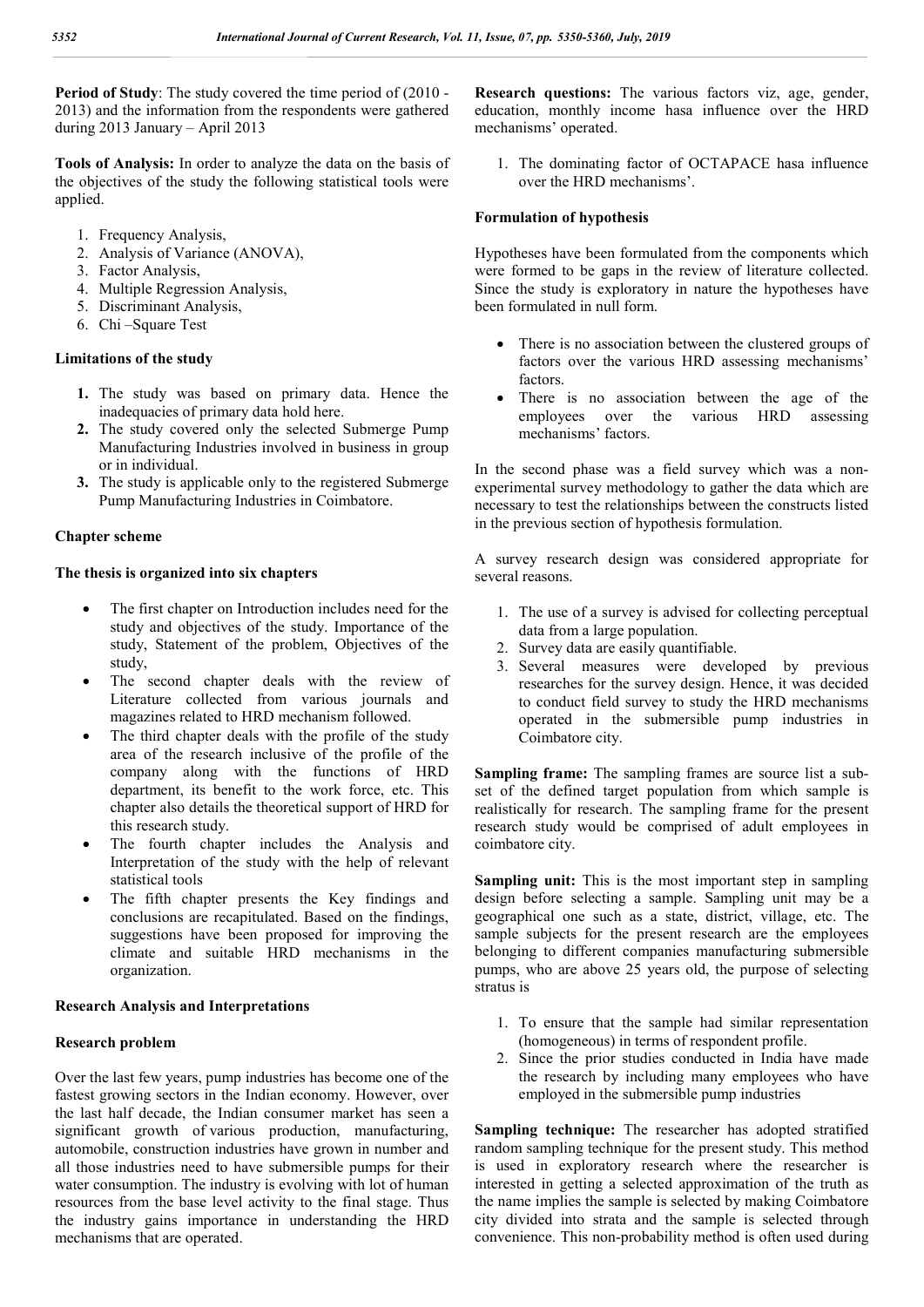preliminary research effort to get a gross estimate of the results, without incurring the cost or time required to select a random sample. The classification of strata's of Coimbatorecity is shown in the Table 1.

**Sampling size:** This refers to the number of items to be selected from the universe to constitute a sample. Sample size has direct bearing on how accurate the findings are relative to the true values in the population. Therefore determining an appropriate sample size for this research was considered to be a paramount importance. An optimum sample size fulfills the requirements of efficiency, representativeness, reliability and flexibility. The major places of the submersible pump manufacturing industries are situated in the following places of Coimbatore city and hence proper attention was given to cover all the places and the respondents were classified equally.

**Survey instrument:** The respondents were administered using a structured non-disguised questionnaire (shown in Appendix – A). The questionnaire begins with a brief introduction revealing the purpose and importance of the study in addition to the statements allaying from regarding participation and confidentiality of their responses in the survey. The selfadministered questionnaire was developed using scales from previous studies. The questioner used dichotomous multiple choice, five point Likert scale types statements and open ended questions.

The questionnaire has been divided into three parts. The Part – A consists of nine questions to gather respondent's demographic information pertaining to age, gender, education qualification and income per month.

The Part – B consists of statements relating to the management attitude, HRD mechanisms operated, performance appraisal system, outcome of training and development, promotion outcome, outcome of career development, outcome of rewards, outcome of quality of work life, outcome of industrial relations, and level of satisfaction towards employee welfare through a five point Likert scaling technique where the highly agree has termed with five points score, agree with four points, neutral with three points, disagree with two points and highly disagree with one point.

The Part  $-$  C consists of statements relating to the statements pertaining to the OCTAPACE which were considered and included in the study, through a five point Likert scaling technique where the highly agree has been assigned with five points score, agree with four points, neutral with three points, disagree with two points and highly disagree with one point.

**Measurement of key variable:** All the measurement items were adopted from the existing scales to measure the objectives. Based on the review of literature on each item the present study has been prepared with a list of questions measuring different attributes. For adopting and refining the measures in the context, these measures were presented over two stages with samples of academicians and human resource managers. Ten academicians checked the scale variables for face validity and provided comments that were used to revise the scale.

### **Reliability analysis**

As a consequence of the modifying the instruments, the questionnaire measures were tested through reliability analysis in order to determine if the sample subjects were understood, all the items in the questionnaire were tested for internal consistence. Because most of the measurement items were adopted from other studies which were used in different contexts, it was important to test the phraseology of the research instrument. The relationships among the individual items will be investigated by conducting the average item and the average inter item (cronbach's alpha) correlation. The total correlation was considered to be one of the methods available to test construct validity. It measures the internal consistency of the measuring instrument. The cronbatch's alpha was used to measure the reliability coefficient. For reliability coefficient values, it was suggested that 0.70 is the minimum requirement for basic research. If the correlations are low (less than 0.70) the contribution of each item will be reviewed and consideration will be given to drop from the scale of those items that provide the least empirical and conceptual support. The respective reliability values are presented in the analysis and interpretation chapter.

**Content validity:** The content validity of the measurement was evaluated by eminent academicians and research experts in human resource.

**Pilot study:** The questionnaire was pre-tested with a few samples among the selected sample employees in the study area. Taking into consideration the suggestions of the selected sample employees, necessary modifications and changes were incorporated in the questionnaire after the pilot study.

# **METHODS OF ANALYSIS**

The following tools of analysis were used in the study. The Statistical Package for Social Sciences (SPSS) was used to analyze the data and draw the inference.

- **Frequency Analysis:** The frequency distribution (Descriptive/percentage analysis) of the variables were calculated with help of simple percentage, by writing the formula  $fd = f/n * 100$ . Where 'f' denotes the number of respondents, and n denotes the total number of sample population. In the study the variables viz., Age, Gender, Number of adults in the household, Number of earning adults, marital status, religion, Education, Employment category, Income per month, were analyzed through frequency analysis.
- **Chi-square Test:** The degree of influence of the following independent variables pertaining to management attitude, HRD mechanisms operated, performance appraisal system, outcome of training and development, promotion outcome, outcome of career development, outcome of rewards, outcome of quality of work life, outcome of industrial relations, and level of satisfaction towards employee welfare with the employees' opinion was analyzed through Chi-square. The Chi-square test is an important test amongst the several tests of significance developed by statisticians. Chi-square, is symbolically written as  $x^2$ (pronounced as ki-square). Chi-square as a test of independence enables a researcher to explain whether or not two attributes are associated and the formula used is furnished below

$$
\chi^2 = \sum \frac{\left(O - E\right)^2}{E}
$$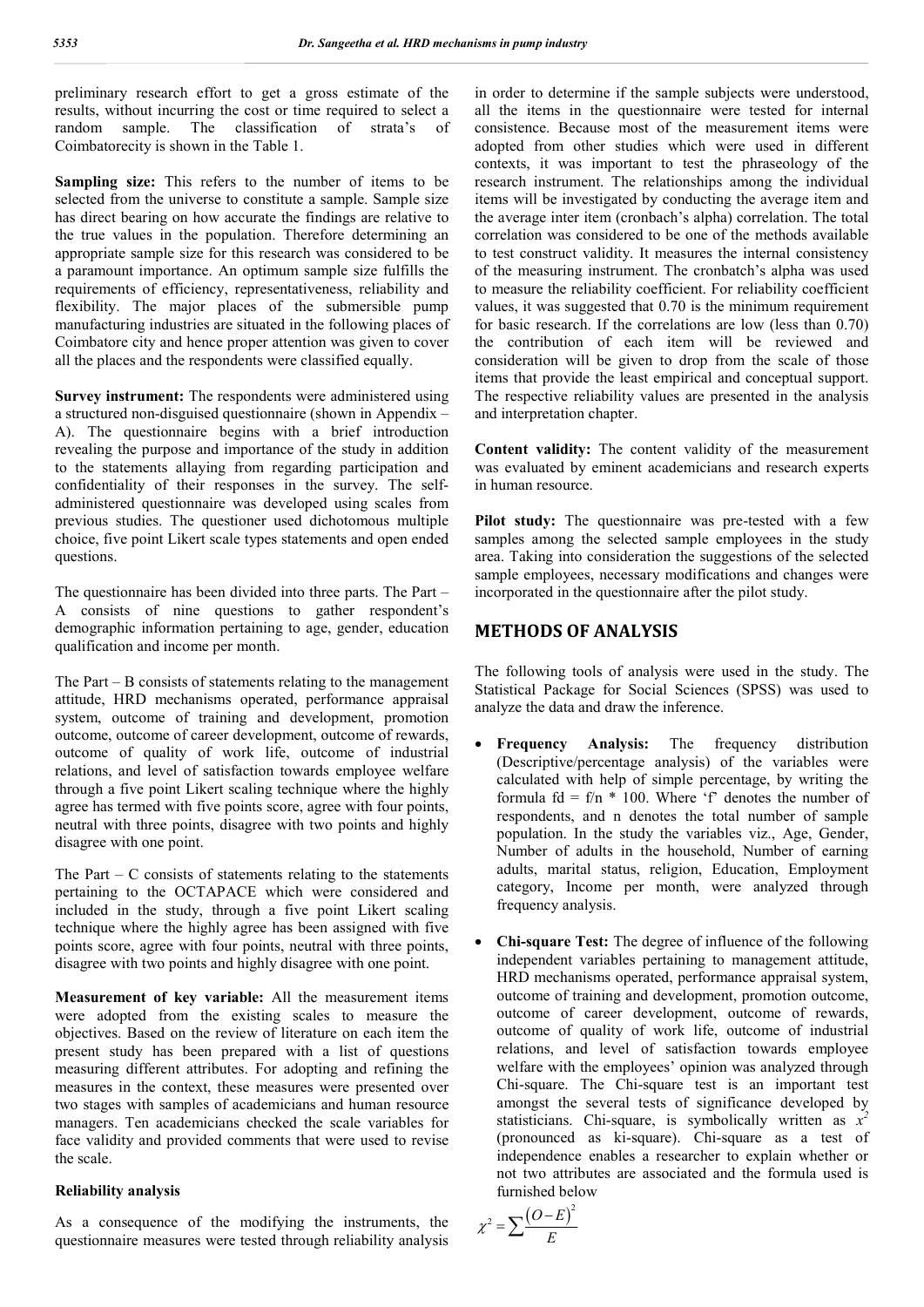With Degree of Freedom  $(D.F) = (c-1) (r-1)$ 

Where, O=Observed frequency  $E =$ Expected frequency C=Number of columns R=Number of rows

The value obtained as such should be compared with relevant table value and the inference can be drawn. If the calculated value is greater than the table value the hypothesis framed will be rejected, otherwise accepted. The entire hypothesis test in this study was carried out at 5 percent level of significance. The researcher quite often face measurement problem (since there is a want of valid measurement but may not obtain it), especially when the concepts to be measured are complex and abstract and there is no need to possess the standardized measurement tools.

- **Factor Analysis:** To examine the various attributes such as management attitude, HRD mechanisms operated, performance appraisal system, outcome of training and development, promotion outcome, outcome of career development, outcome of rewards, outcome of quality of work life, outcome of industrial relations, and level of satisfaction towards employee welfare was analyzed through factor analysis. The principal component analysis of Factor analysis has been ascertained through VARIMAX rotation in order to identify the influencing factors.
- **Cluster Analysis:** A cluster analysis is a multivariate statistical technique which is used to by groups/persons or objects or occasions into unknown number of groups such that the members of each group are having similar characteristics or attributes. Grouping is done on the basis of similarities existing among the objects or persons or occasion distances. Cluster analysis is typically applied to the data recorded on interval scale or continued scaled variables. The researcher has selected 500 employees from Coimbatore city. The process of cluster analysis starts with grouping of similarities among the cases or entities either through correlations or distance measures and other techniques. In this study, the researcher has used Squared Euclidean distance measure to compute the similarity between two cases. Clustering procedures can be hierarchical, non –hierarchical or even the application of both the methods in determining the formation of clusters. The researcher has adopted both the methods for deriving the results. In the first step of hierarchical clustering technique, agglomerative clustering with between groups average linking method has been used in this study. After selecting the number of clusters from the above method a non-hierarchical clustering technique, K-mean clustering method was applied. From the solution, the number of respondents in each cluster and the necessary factors were identified.
- **Multiple Regression Analysis:** Regression is a statistical relationship between two or more variables. When there are two or more independent variables, the analysis that describes such relationship is the multiple regressions. The main objective of using this technique is to predict the variability of the dependent variable, based on its covariance with all the independent variables.

**Discriminate Function Analysis:** The discriminant function analysis attempts to construct a function with these and other variables so that the respondents belonging to these two groups are differentiated at the maximum. The linear combination of variables is known as discriminant function and its parameters are called discriminant function coefficients. In constructing this discriminant function all the variables which contribute to differentiate these three groups are examined. Mahalanobis minimum  $D^2$  method is based on the generalized squared Euclidean distance that adjusts for unequal variances in the variables. The major advantage of this procedure is that it is computed in the original space of the predictor (independent) variables rather than as a collapsed version which is used in the other method. Generally, all the variables selected will not contribute to explain the maximum discriminatory power of the function. So a selection rule is applied based on certain criteria to include those variables which best discriminate. Stepwise selection method was applied in constructing discriminant function which selects one variable at a time to include in the function. Before entering into the function the variables are examined for inclusion in the function. The variables which could have maximum  $D<sup>2</sup>$  value, if entered into the function is selected for inclusion in the function. Once entered any variable already in the equation is again considered for removal based on certain removal criteria. Likewise, at each step the next best discriminating variable is selected and included in the function and any variable already included in the function is considered for removal based on the selection and removal criteria respectively.

**Period of the study:** The study was confined to a period of three years. Reviewing the relevant literature and the conceptual frame work took six months. Preparation of the questionnaire and conducting the pilot study consumed six months. The data collection from the primary sources consumed a period of eight months. Preparing the master table and data analysis took another six months period. The interpretation and the presentation of the data in the form of the report covered five months. The last five months were used for rough drafting and in making out the final form of the thesis.

# **REVIEW OF LITERATURE**

A careful and comprehensive literature scanning is essential for formulating a research project and working out best implementation strategy. It is basic homework that is assumed to have been done vigilantly, and a given fact in allresearch papers. Furthermore, it not only surveys what research has been done in the past on the topic, but it also appraises, encapsulates, compares and contrasts, and correlates various scholarly books, research articles, and other relevant sources that are directly related to the current research... . Around 60 reviews collected

**Analysis and Interpretations:** The researcher has undertaken the present study with the specific aim of analyzing the HRD mechanisms' operated in the submersible pump industries in coimbatore city. On the basis of analysis the following findings are drawn:

## **Demographic profile of the respondnets**

**Agewise distribution:** Analysis explains the age group of the respondents. As the age factors occupies the prior importance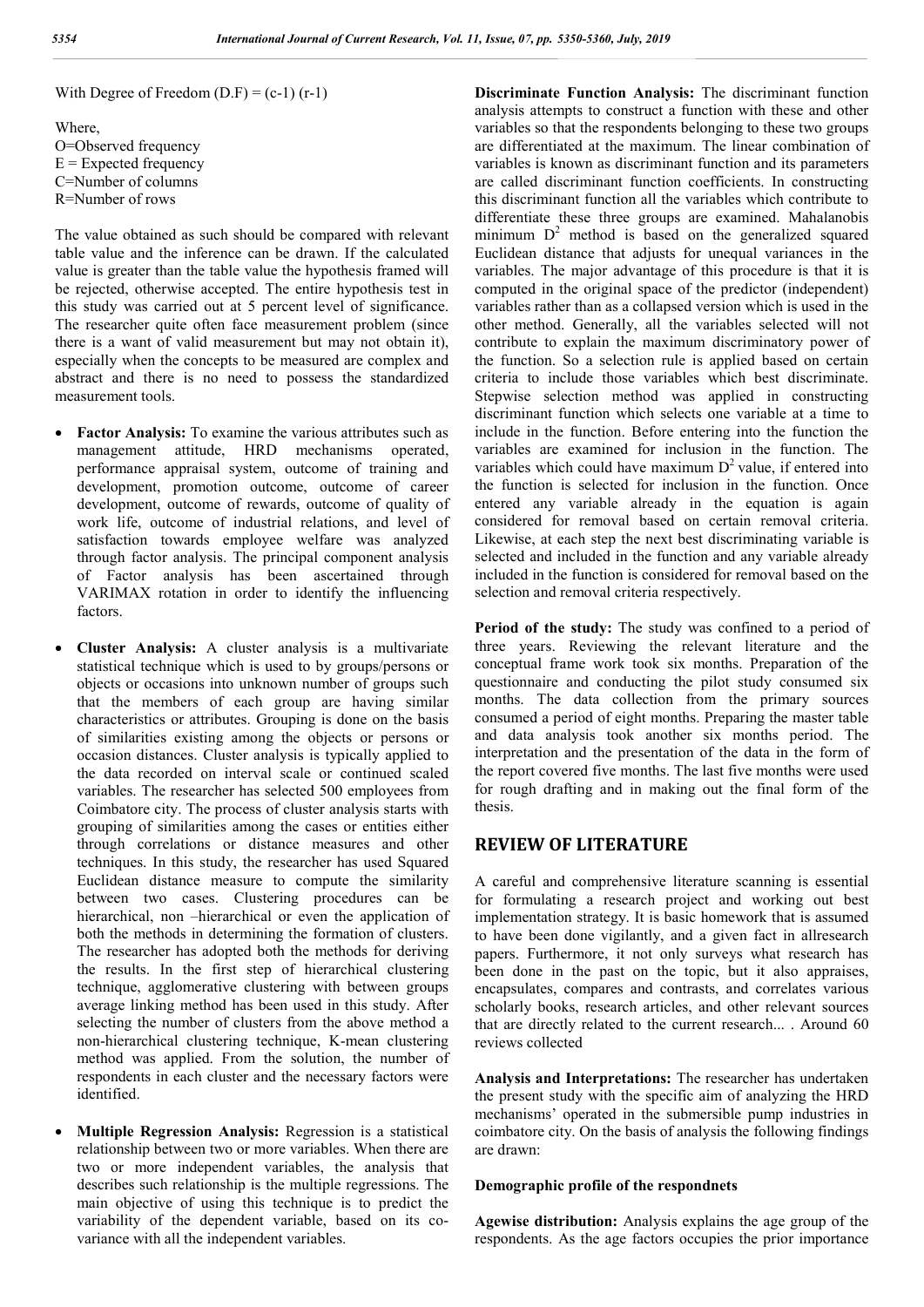in the survey method and the information pertaining to HRD mechanisms will be more viable when it is collected from the various age groups such as 1. Below 25 years 2. 26 to 30 years 3. 31 to 50 years 4. 50 years. From the analysis it was understood that a 36 per cent of the employees were in the age category of 26 to 30 years, 24 per cent of the employees were in the age category of below 25 years, 20 per cent of the employees were in the age category of 31- 50 years, and a remaining 19.2 per cent of the employees were in the age category of 50 years.

**Gender wise distribution:** The Analysis presents the importance of the Gender of the employees employed in the submersible industries, It is a myth that the hard works are carried by the males, but it is proved wrong in the submersible pump industries that women employees were also more in numbers and equal to men employees, From the analysis it could be understood that 50 per cent of the employees were male and a 50 per cent of the employees were female.

**Educational qualification:** The analysis depicts the educational qualification of the employees. The education is important in any of the production, manufacturing industries, from the analysis it was clear that 27.6 per cent of the employees were Degree holders, 22.4 per cent of them were Engineering Graduates, 21.8 per cent of the employees have completed ITI, 11 per cent of them have completed diploma and a remaining 17.2 per cent of the employees have completed higher secondary school education pertaining to vocational studies which study the importance of mechanical, instrumental studies.

**Monthly income:** The analysis present the monthly income of the respondents. The monthly income determines the ability of the employee employed and it is the determining factor for the level of satisfaction where in the quantum of work is imposed. From the analysis it was understood that a 31 per cent of the employees were earning a income below Rs.7,000, 25.6 per cent of the employees were earning a monthly income of Rs. 15,000, 23.8 per cent of the employees were earning a monthly income of Rs.10,001 15,000, and a remaining 19.6 per cent of the employees were earning a income of Rs. 7,001 – 10,000.

**Marital status:** The analysis represents the Marital status distribution of pump industry employees selected for the study. It is clear from the analysis that out of 500 selected respondents 363 are married which accounted for 72.58 % of the total samples and the remaining are single. This proves that 2/3 of the selected respondents are married.

**Residence:** The analysis represents the residence of pump industry employees selected for the study. It is clear from the analysis that out of 500 selected respondents 48 are from Urban area which accounted for 9.58 % of the total samples and the mainly the employees are from rural area. It is revealed that there are 310 employees who are from rural background which accounted for 61.92 % and finally 142 employees are from semi urban area. This proves that 2/3 of the selected respondents are mainly from rural background are villagers who have moved to pump industry units for job opportunities.

**Employeement status:** The analysis represents the employment status of pump industry employees selected for the study. It is clear from the analysis that out of 500 selected respondents 174 are permanent employees which accounted

for 34.75 % of the total samples and. It is revealed that there are 267 employees who are working in temporary basis which accounted for 53.5 % and finally 59 employees are working under contract. This proves that pump industry sector provides job opportunities in all the categories and temporary employees are those who are working in probation period of one or two years and contract workers are appointed based on the need.

**Skill category:** The analysis represents the employment category of pump industry employees selected for the study. It is clear from the analysis that out of 500 selected respondents 155 are skilled employees which accounted for 31.08 % of the total samples. It is revealed that there are 131 employees who are unskilled and working in pump industry units which accounted for 26.25 % and finally 214 employees are semi skilled and working in the pump industry sector. This proves that pump industry sector provides job opportunities in all the categories and skilled workers are trained more where as unskilled employees are provided with on the job training based on business demands.

**Length of service (in years):** The analysis represents the length of service of the respondents selected for the study. It is clear from the analysis that out of 500 selected respondents 39 respondents are freshers and 48 persons are having experience upto 1 year. It is also clear from the analysis that 149 respondents are having 1 to 3 years experience and 226 respondents stated that they have 4 to 6 years of experience. Finally 38 respondents stated that they have 7 years. The following exhibit shows the graphical representation of the same.

**Family pattern:** The analysis represents the Family pattern of the respondents selected for the study. It is clear from the analysis that out of 500 selected respondents 310 respondents are from Nuclear family. It is also observed from the analysis 135 respondents are from joint family and 55 respondents stated that they live in extended family.

**Number of dependants:** The analysis represents the Number of dependents of the respondents selected for the study. It is clear from the analysis that out of 500 selected respondents 166 respondents are having 1-2 dependents. It is also observed from the analysis that 262 respondents have 3-4 dependents and 35 respondents stated that they live with 5-6 dependents and finally 37 stated that they have more than 7 dependents.

**Nature of accommodation:** The analysis represents the Nature of accommodation of the respondents selected for the study. It is clear from the analysis that out of 500 selected respondents 164 respondents having own house. It is also observed from the analysis 228 respondents staying in rental house and 156 respondents stated that they live in hostel and finally 104 stated that they are staying in paying guest rooms.

## **Octapace model**

#### **Elements of octapace model**

The following are the elements constructed to apply OCTAPACE model for the study:

O1 - Free interaction amongst employees, each respecting other's feelings, competence and sense of judgment,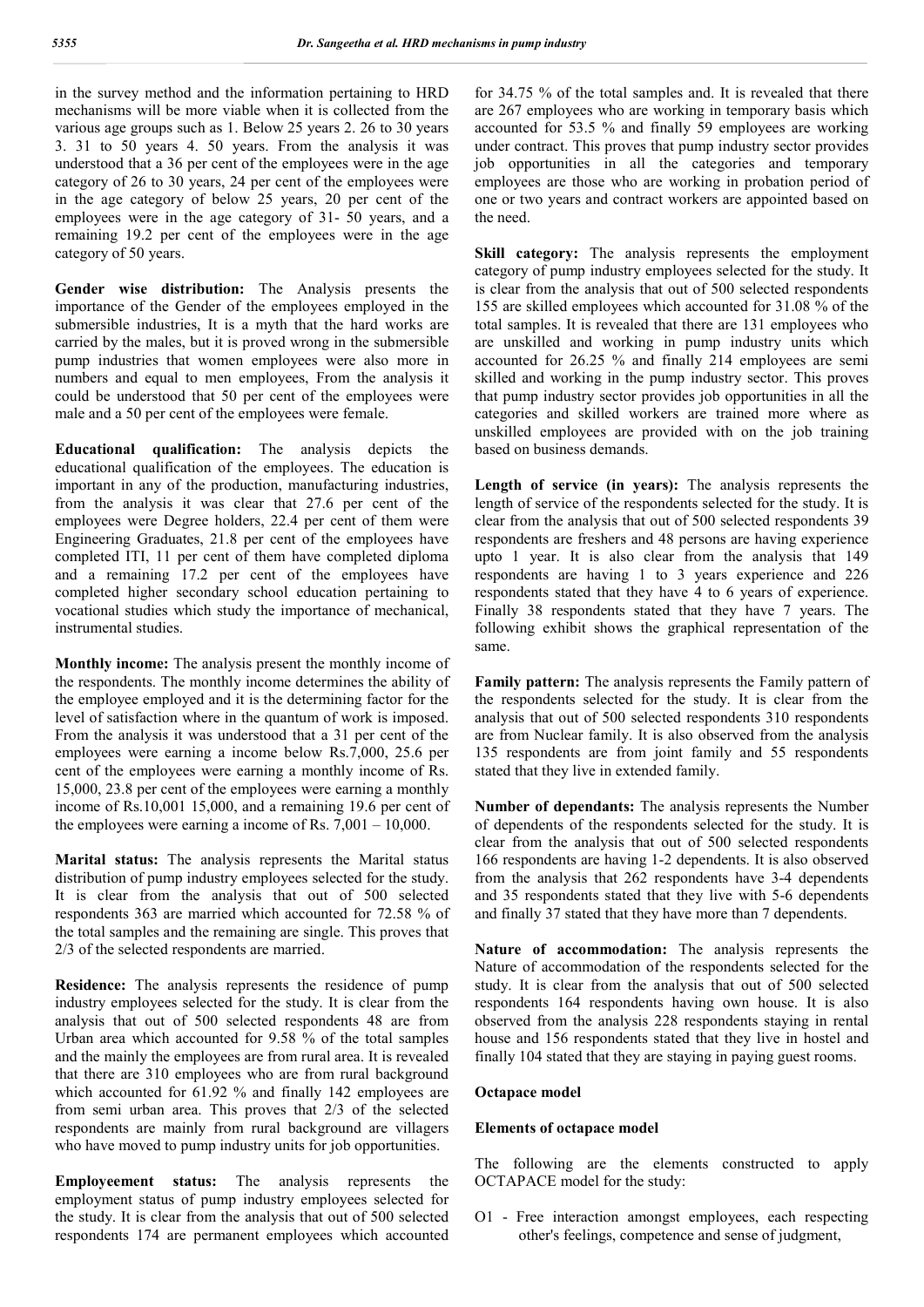- O2 Genuine sharing of information, feelings, and thoughts in meetings,
- O3 Free discussion and communication between seniors and subordinates,
- O4 Effective managers put a lid on their feelings,
- O5 Free and frank communication between various levels helps in solving problems,
- C1 Facing and not shying away from problems,
- C2 Going deeper rather than doing surface-level analysis of interpersonal problems,
- C3 Facing challenges inherent in the work situation,
- C4 Pass the buck tactfully when there is a problem,
- C5 Surfacing problems is not enough; we should find the solutions,
- T1 Offering moral support and help to employees and colleagues in crises,
- T2 Interpersonal contact and support amongst employees,
- T3 Confiding in seniors without fear of their misusing trust,
- T4 Trust begets trust,
- T5 when the chips are down you have to fend for yourself,
- A1 Congruity between feelings and expressed behaviour,
- A2 Tactfulness, smartness and even a little manipulation to get things done,
- A3 Owning up mistakes made,
- A4 Telling a polite lie is preferable to telling the unpleasant truth,
- A5 People are what they seem to be,
- P1 Preventive actions on most matters,
- P2 Seniors encouraging their subordinates to think about their development and take action in that direction,
- P3 Considering both positive and negative aspects before taking action,
- P4 Prevention is better than cure,
- P5 A stitch in time saves nine,
- AU1 Employees taking independent action relating to their jobs,
- AU2 Close supervision of, and directing employees on, action,
- AU3 Obeying and checking with seniors rather than acting on one's own,
- AU4 Freedom to employees breeds indiscipline,
- AU5 A good way to motivate employees is to give them autonomy to plan their work,
- CO1 Team work and team spirit,
- CO2 Accepting and appreciating help offered by others,
- CO3 Performing immediate tasks rather than being concerned about large organizational goals,
- CO4 Usually emphasis on team work dilutes individual accountability,
- CO5 Employees involvement in developing organizational mission and goals contributes to productivity,
- EX1 Employees trying out innovative ways of solving problems,
- EX2 Encouraging employees to take a fresh look at how things are done,
- EX3 Making genuine attempts to change behavior on the basis of feedback received,
- EX4 Thinking out and doing new things tones up organizational vitality,
- EX5 In today's competitive situation consolidation and stability are more important than experimentation.

With the help of factor analysis the OCTAPACE is clustered into seven major factors namely:

- Challenges faced by employees
- Freedom to employees
- Responsibility of employees
- Self assessment
- Team work
- Response to feed back
- Improvement of the organisation

#### **Cluster analysis**

**Grouping of employees opinion of octapace into cluster:**  When considering the openness dimension it had a strong value in second and third cluster and the first cluster shows weakness. The confrontation dimension also as the same as openness dimension but the mean value is lesser in the first cluster. The Trust dimension followed the first two in pattern. The Authenticity dimension was strong in first and second cluster and moderate in the third cluster. The Pro action is strong in the second cluster, moderate in the first cluster and weak in the third cluster. The Autonomy dimensions follow the same mean values of Proaction. The collaboration and experimentation were weak in the first cluster, strong in the second cluster, and moderate in case of collaboration in the third cluster and strong in the third cluster with respect to experimentation. Structural modeling was identified in order to analyse the variables pertaining to the various dimension of selected pump manufacturing unit employees opinion at Coimbatore city. Further the structural modeling has been applied to identify the results for the various hypothesis framed viz.

- 1. Ho: The Openness will have a influence over the confrontation.
- 2. Ho: The confrontation will have a influence over the Trust.
- 3. Ho; The Trust will have a influence over the Authenticity.
- 4. Ho: The Authenticity will have a influence over the Autonomy.
- 5. Ho: The Autonomy will have a influence over the pro activeness
- 6. Ho: The proactiveness will have a influence over the collaboration
- 7. Ho: The Collaboration will have a influence over the Experimentation.
- 8. Ho: The Education qualification of the employees will have a influence over the OCTAPCE dimensions.

From the vplss model it has proved that

- 1. The education has a significance over the Openness.
- 2. The education has a significance over the Confrontation.
- 3. The education has a significance over the Trust.
- 4. The education has a significance over the authenticity.
- 5. The education has a significance over the pro action.
- 6. The education has a significance over the Autonomy.
- 7. The education has a significance over the Collaboration.
- 8. The education has a significance over the Experimentation.

Further the model tested with the inner dimensions of OCTAPACE and it have resulted with the following: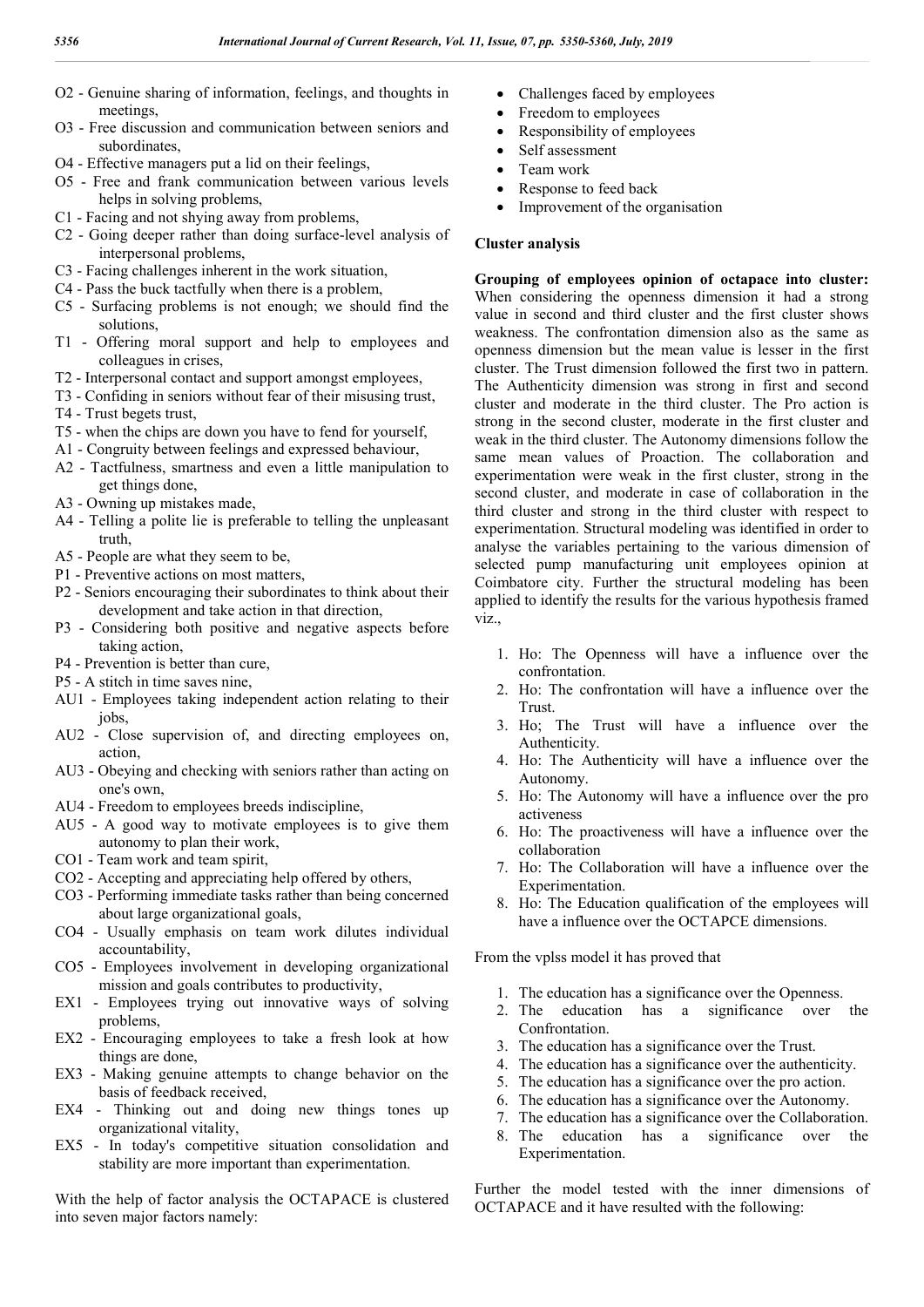- 1. The Openness is not having a influence over the Confrontation.
- 2. The Confrontation is not having a influence over the Trust.
- 3. The Trust is not having a influence over the Authenticity.
- 4. The Authenticity is having a influence over the Pro action.
- 5. The Pro action is not having a influence over the Autonomy.
- 6. The Autonomy is having a influence over the Collaboration.
- 7. The Collaboration is not having a influence over the Experimentation.

**Grouping of employees opinion of OCTAPACE into Cluster**

| Octapace        | <b>Cluster</b>   |                  |                    |
|-----------------|------------------|------------------|--------------------|
|                 |                  |                  |                    |
| <b>Openess</b>  | $1.746$ (weak)   | $3.276$ (strong) | $4.875$ (strong)   |
| Confrontation   | $1.592$ (weak)   | $4.876$ (strong) | $3.127$ (strong)   |
| Trust           | $1.752$ (weak)   | $3.287$ (strong) | $4.897$ (strong)   |
| Authenticity    | $3.654$ (strong) | $3.765$ (strong) | $2.245$ (moderate) |
| Pro action      | 2.832(moderate)  | $4.456$ (strong) | 1.989(weak)        |
| Autonomy        | 2.875(moderate)  | $3.597$ (strong) | $1.824$ (weak)     |
| Collaboration   | 1.584(weak)      | $3.887$ (strong) | 2.854(moderate)    |
| Experimentation | $1.276$ (weak)   | $3.864$ (strong) | $4.872$ (strong)   |

**Management attitude:** When analyzing the management attitude regarding the HRD mechanisms' in the pump industries the factors viz., personnel policies in this organization facilitate employee development, Managers of this organization believe that employee's behavior can be changed and developed at any stage of their life. The management believes that liberalizing their policies will make employees enjoy their job have secured the I, II, III ranks and it proves the submersible pump industries allows the employees to facilitate themselves for a better life in the work place and equal amount of space is provided to the employees do change their life style and attitude. Whereas the factors viz., Senior employees in this organization take active part in the development of juniors in their job, The management is practicing healthy reward systems, The top management of this organization make efforts to identify and utilize the potential of the employees has secured very low points and it enforces that these factors has to be concentrated by management to improve HRD mechanisms'.

**Exisisting HRD mechanisams:** The existing practices of HRD mechanism is in pump industries are novel and innovative, The organizational climate in this organization is very conductive and supportive to employees to acquire new knowledge and skills, When the employees are provided training, they attend the training programmes seriously has been agreed by the employees towards the maximum extent and it is positive in the practicing climate of HRD. When an employee makes a mistake, your supervisors treat it with understanding and help him learn from such mistakes rather than punishing him or discouraging him, When an employee makes a mistake, your supervisors treat it with understanding and help him learn from such mistakes rather than punishing him or discouraging him, Performance appraisal reports of employees in your organization are based on objective assessment and not on favoritism factors has to concentrated more by the oganisations producing submersible pumps.

Performance appraisal system: The exisisting training mechanisms' adopted in the organizations were having sound viability among the employees and they have better scope in developing their carrier by excelling in their training. Those employees who takes a better training has been elevated through better positions in their organizations or outside the organizations. The factors viz promotion and Reward system were having low agreeability among the employees and it proves that there is a mandatory need to the organizations to evolve a better rewarding practices and promotion avenues inside the organizations.

**Training and development:** When analyzing the outcome of Training and Development, those employees who underwent training have been influenced to increase their Efficiency to take up new assignments in their organizations, and so it helps to achieve the target within the stipulated time hence it is an essential factor for the organizations in providing a better training for their employees. The factors of training has not helped the employees in knowing the present technology which could help them in their production and hence the Training component has to be designed by the organizations' by giving avenues to impart latest technologies and the provisions for better training which could lead to higher productivity.

**Promotion outcome:** When the employees are properly trained and given the culture of promotions it will lead them to take up excelling outputs. Analysing the outcome of promotion reveals that the employees have felt that the organization gives them more responsibility and a way to yield more Monetary Rewards.

**Outcome of career development:** When taking the outcome of career development it is understood that the organization has given them more individual development opportunity so that the productivity also increases proper motivation will lead to the development of organization. But the employees have a opinion that the organization has not allowed to improve skill and knowledge and a very lesser chance to become experts.

**Level of satisfaction on the outcome of rewards:** The employees level of satisfaction was observed on the outcome of rewards, the opinion reveals that the employees were having a high degree of enthusiasm and it has pulled them to create more interest on tasks. But the outcome has not helped them to increase their productivity. In order to increase productivity the employees have to be given chance to participate in the vision and mission plans and generate high ideas.

**Level of satisfaction on quality of work life:** The employees are facilitated to improve their quality of life helps in increasing their Morale, and improvement in productivity.

**Level of satisfaction towards the outcome of I.R.:** The employees were highly satisfied with use of organizing of the resources and the smooth processing of the functions in the organization. But still the organization has to find way to improve coordination among employees and the art of assigning tasks.

**Level of satisfaction towards welfare facilities:** The employees were highly satisfied with the medical facilities and canteen facilities but still the organizations has to improve the facilities of rest room facilities, recreational facilities, and educational facilities.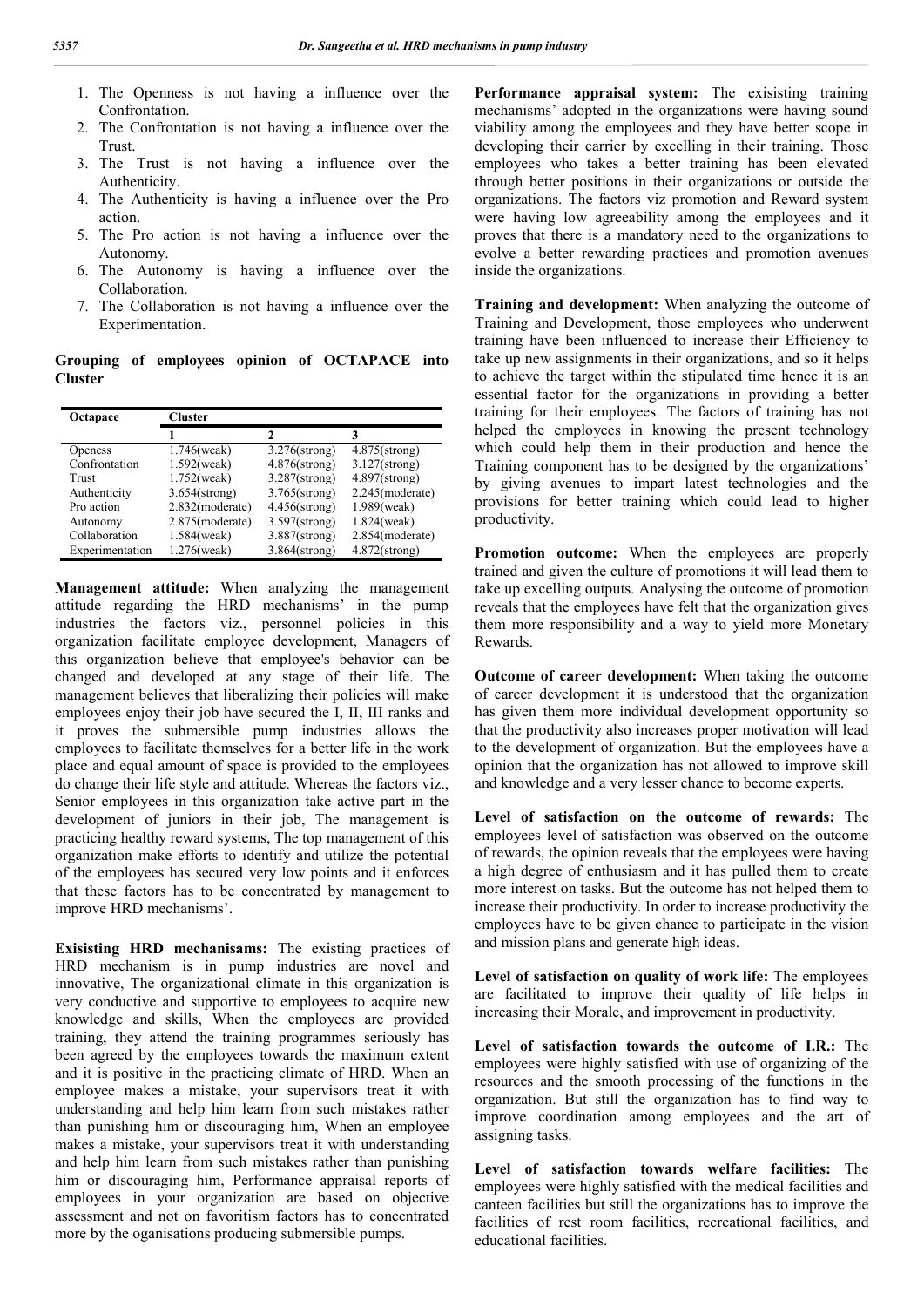**Discriminate analysis:** Out of 12 factors ten variables discriminate the level ofjob satisfaction of pump industry employees towards the HRD mechanism which includes Gender, Age, Native, Marital Status, Educational Qualification, Employment status, Employment category, Monthly salaryLength of service, Nature of Accommodation

#### **Conclusion**

Employees are the valuable assets of any organization. The present study is an attempt to contribute to a better understanding of the HRD climate prevailing in submersible manufacturing organizations. The general climate, HRD Mechanisms and OCTAPAC culture are better in submersible pump organizations. From the analysis it is seen that the organization involved in manufacturing pumps have given due importance and priority in implementing HRD mechanisms'. The extent of HRD climate prevailing in the organizations is seem to improve employees performance. It is therefore important to focus on various aspects of the HRD climate prevalent in the organization.

#### **Scope for further study**

The study can be further extended to analyse the theory of whistle blowing in the pump industry in Coimbatore. As the industry is complex and the skilled manpower is highly movable.

# **RESULTS**

- Adebayo, D. O. 2006. "The Moderating Effect of Self-Efficacy on Job Insecurity and Organizational Commitment among Nigerian Public Servants", *Journal of Psychology in Africa,* Volume: 16(1), pp. 35-43.
- Allen, N. J., and Meyer, J. P. 1990. "The Measurement and Antecedents of Affective, Continuance and Normative Commitment to the Organization", *Journal of Occupational Psychology,* Volume: 63(1), pp. 1-18.
- Allen, N. J., and Meyer, J. P. 1996. "Affective, Continuance and Normative Commitment to the Organization: An Examination of Construct Validity", *Journal of Vocational Behaviour,* Volume: 49, pp. 52-276.
- Alphonsa, V. K. 2000. "HRDClimate in a Private Hospital in Hyderabad: An Empirical Study", *Indian Journal of Training and Development,* Volume: 30, pp. 50–67.
- Bhardwaj, G., and Mishra, P. 2002. "HRDClimate: An Empiri-cal Study among Private Sector Managers", *International Journal of Industrial Relations,* Volume: 38, pp. 64–80.
- Boon, O. K., and Arumugam, V. 2006. "The Influence of Corporate Culture on Organizational Commitment: Case Study of Semiconductor Organizations in Malaysia", *Sunway Academic Journal,* 3, pp. 99–115.
- Chughtai, A. A., and Zafar, S. 2006. "Antecedents and Consequences of Organizational Commitment Among Pakistani University Teachers", *Applied H.R.M. Research,* Volume: 11(1), pp. 39-64.
- Birajitmohanty, Susmitaparija and Ghansyamsahu, An empirical study on HRD climate and its impact on job performance in private insurance companies in Odisha *International Journal of Multidisciplinary Research,* Vol.2 Issue 5, May 2012, ISSN 2231 5780

# **ANNEXURE 1**

**Questionnaire an analysis of the HRD mechanisms employed by the submersible pump manufactures in Coimbatore city**

**Demograhic profile**

| $\mathbf{1}$ . | Name of the textile unit & location |                               |  |
|----------------|-------------------------------------|-------------------------------|--|
| $\overline{2}$ | Gender                              | a. Male                       |  |
|                |                                     | <b>b</b> Female               |  |
| 3.             | Age                                 | a. Below 25 years             |  |
|                |                                     | b. 26-30 years                |  |
|                |                                     | c. 31-50 years                |  |
|                |                                     | d. Above 50 years             |  |
| $\overline{4}$ | <b>Educational Qualification</b>    | a.Diploma                     |  |
|                |                                     | b.ITI                         |  |
|                |                                     | c.Degree                      |  |
|                |                                     | d.Engineering                 |  |
|                |                                     | e. Higher secondary education |  |
| 5.             | Monthly salary (in Rs.)             | a.Below Rs.7000               |  |
|                |                                     | b.Rs.7001 to 10000            |  |
|                |                                     | c.Rs. 10001 to 15000          |  |
|                |                                     | d.Above Rs.15000              |  |
| 6.             | Native                              | a.Urban                       |  |
|                |                                     | b.Rural                       |  |
|                |                                     | c. Semi Urban                 |  |
| 7.             | Marital status                      | a. Married                    |  |
|                |                                     | b. Single                     |  |
| 8.             | Employment status                   | a.Permenant                   |  |
|                |                                     | b.Temporary                   |  |
|                |                                     | c.Contract                    |  |
| 9              | Employment category                 | a.skilled                     |  |
|                |                                     | b.unskilled                   |  |
|                |                                     | c.semiskilled                 |  |
| 10.            | Length of service (in years)        | Fresher<br>a.                 |  |
|                |                                     | b. Up to 1 year               |  |
|                |                                     | c. 1to 3 years                |  |
|                |                                     | d. 4to 6 years                |  |
|                |                                     | e. Above 7 years              |  |
| 11.            | Family pattern                      | a. Nuclear family             |  |
|                |                                     | $\overline{b}$ . Joint family |  |
|                |                                     | c. Extended family            |  |
| 12.            | Number of dependants in the Family  | $a. 1 - 2$                    |  |
|                |                                     | $b. 3 - 4$                    |  |
|                |                                     | c. $5 - 6$                    |  |
|                |                                     | d. 7 and above                |  |
|                |                                     | a) Own house                  |  |
|                |                                     | b)Rental house                |  |
| 13.            | Nature of Accommodation:            | c)Hostel                      |  |
|                |                                     | d)Paying guest                |  |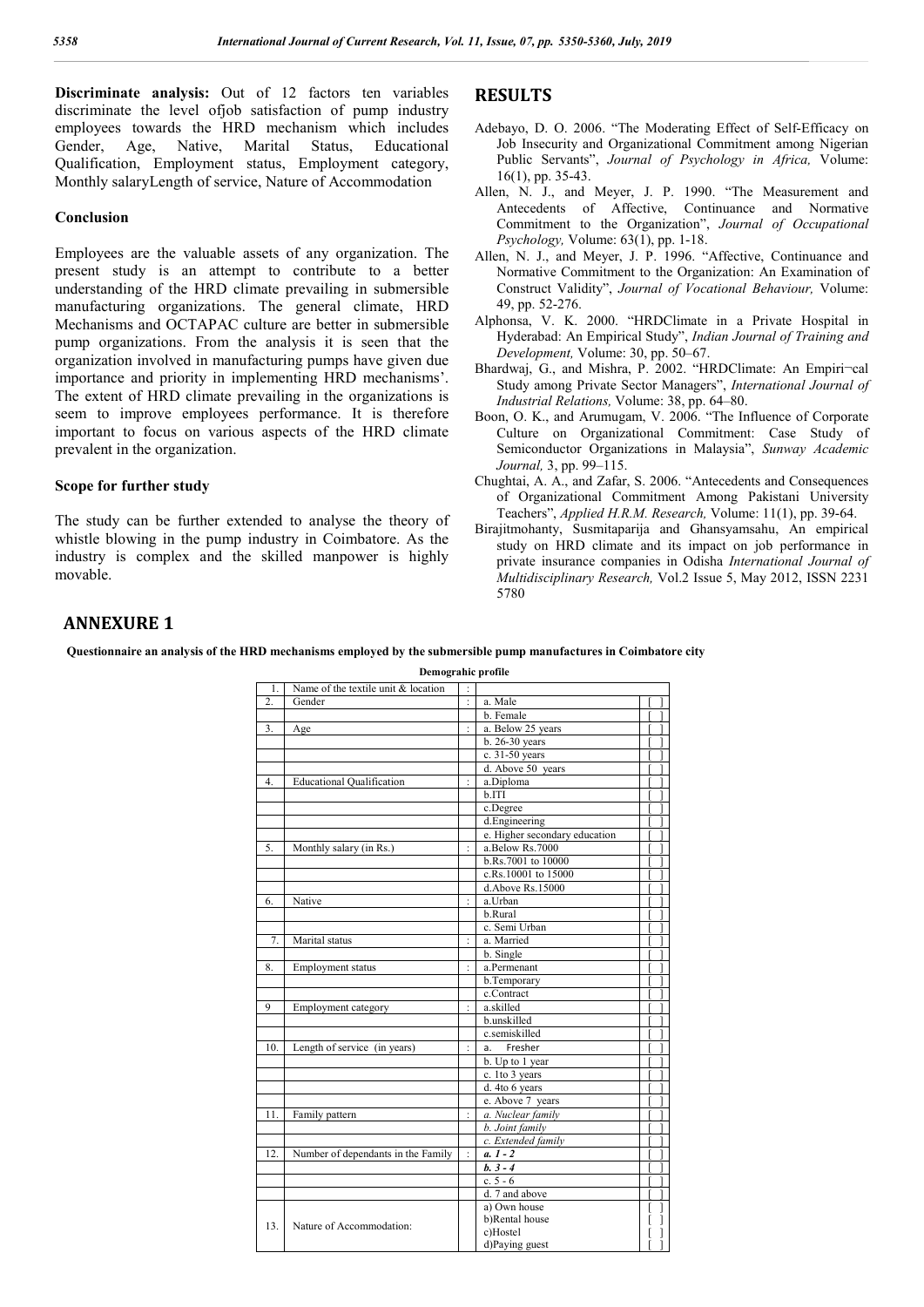#### **II. State your agreeability towards the Management Attitude in following the HRD Mechanism**

| S. no        | <b>Particulars</b>                                                                                                      | HS. |  | <b>HDS</b> |
|--------------|-------------------------------------------------------------------------------------------------------------------------|-----|--|------------|
|              | The management believes that liberalizing their policies will make employees enjoy their job                            |     |  |            |
|              | the management believes that human resources are an extremely important resources and employees have to be treated more |     |  |            |
|              | humanely                                                                                                                |     |  |            |
|              | Development of the subordinates is seen as an important part of their job by the managers/officers of the organization  |     |  |            |
|              | The personnel policies in this organization facilitate employee development                                             |     |  |            |
|              | Senior employees in this organization take active part in the development of juniors in their job                       |     |  |            |
| <sub>t</sub> | Managers of this organization believe that employee's behavior can be changed and developed at any stage of their life. |     |  |            |
|              | The top management of this organization make efforts to identify and utilize the potential of the employees             |     |  |            |
| 8            | Promotion of the employee is based on employee performance level rather than on favoritism                              |     |  |            |
| 9            | The management is practicing healthy reward systems                                                                     |     |  |            |
| 10           | Delegation of authority is to encourage the employees better their productivity in the organization                     |     |  |            |
|              | $\sigma$ to the local case in the local case in the true of case $\alpha$                                               |     |  |            |

(HS – Highly Satisfied, S – Satisfied, N – Neutral, DS – Dis Satisfied, HDA – Highly Dis Satisfied)

#### **III. State your agreeability towards the perceptions by the respondents on the HRD mechanism existing at pump industries**

| S. No | <b>Particulars</b>                                                                                                                    | НS | S | -DS | <b>HDS</b> |
|-------|---------------------------------------------------------------------------------------------------------------------------------------|----|---|-----|------------|
|       | The existing practices of HRD mechanism is in pump industries are novel and innovative                                                |    |   |     |            |
|       | The organizational climate in this organization is very conductive and supportive to employees to acquire new knowledge and<br>skills |    |   |     |            |
|       | The supervisor's appreciation and cooperation are good                                                                                |    |   |     |            |
|       | Performance appraisal reports of employees in your organization are based on objective assessment and not on favoritism               |    |   |     |            |
|       | When an employee makes a mistake, your supervisors treat it with understanding and help him learn from such mistakes rather           |    |   |     |            |
|       | than punishing him or discouraging him                                                                                                |    |   |     |            |
| 6     | Weakness of employees are communicated to them in a normal way, and feedback is considered seriously for their                        |    |   |     |            |
|       | development                                                                                                                           |    |   |     |            |
|       | Employees in this organization take pains to find out their strengths and weakness from their supervising officers or colleagues      |    |   |     |            |
|       | When the employees are provided training, they attend the training programmes seriously                                               |    |   |     |            |
| 9     | Career opportunities and career planning are properly informed to junior by senior officers in the organization                       |    |   |     |            |
| 10    | Job rotation and welfare facilities are provided by the organization for facilitating employee development                            |    |   |     |            |

#### **IV state your agreeability towards the benefits of performance appraisal system**

| S. No | <b>Particulars</b> | HS |  | DS | <b>HDS</b> |
|-------|--------------------|----|--|----|------------|
|       | Promotion          |    |  |    |            |
|       | Rewards            |    |  |    |            |
|       | Training           |    |  |    |            |
|       | Career development |    |  |    |            |

#### **V. state your agreeability towards the outcome of Training and Development**

| S.No | <b>Particulars</b>                              | НS |  | DS | <b>HDS</b> |
|------|-------------------------------------------------|----|--|----|------------|
|      | <b>Higher Productivity</b>                      |    |  |    |            |
|      | Knowing About The New Technology                |    |  |    |            |
|      | Helps To Achieve The Target Within The Time     |    |  |    |            |
|      | Increasing Efficiency To Take Up New Assignment |    |  |    |            |

#### **VI. State your opinion about the promotion outcome**

| S.No | <b>Particulars</b>    | НS |  | DS | <b>HDS</b> |
|------|-----------------------|----|--|----|------------|
|      | More Authority        |    |  |    |            |
|      | More Responsibility   |    |  |    |            |
|      | More Monetary Rewards |    |  |    |            |
|      | More Recognition      |    |  |    |            |

#### **VIII. Level of satisfaction about the outcome of career development**

| S.No | <b>Particulars</b>                      | нs |  | DS | HDS |
|------|-----------------------------------------|----|--|----|-----|
|      | Development Of Organization             |    |  |    |     |
|      | More Individual Development Opportunity |    |  |    |     |
|      | Improves Skill And Knowledge            |    |  |    |     |
|      | Provides Chance To Become Experts       |    |  |    |     |

#### **IX. State your level of satisfaction about the outcome of rewards:**

| S. No | <b>Particulars</b>                     | нs |  | DS | HDS |
|-------|----------------------------------------|----|--|----|-----|
|       | Help to improve the productivity       |    |  |    |     |
|       | Create more interest on tasks          |    |  |    |     |
|       | Help to keep enthusiasm                |    |  |    |     |
|       | Stimulate for 100 percent contribution |    |  |    |     |

# **X. State your agreeability towards the level of satisfaction regarding the resultant outcome of quality of work life**

| S. No | <b>Particulars</b>                    | НS |  | DS | HDS |
|-------|---------------------------------------|----|--|----|-----|
|       | Increasing Productivity               |    |  |    |     |
|       | Increasing Morale                     |    |  |    |     |
|       | Increasing company goodwill           |    |  |    |     |
|       | Increase Interest Towards Common Goal |    |  |    |     |